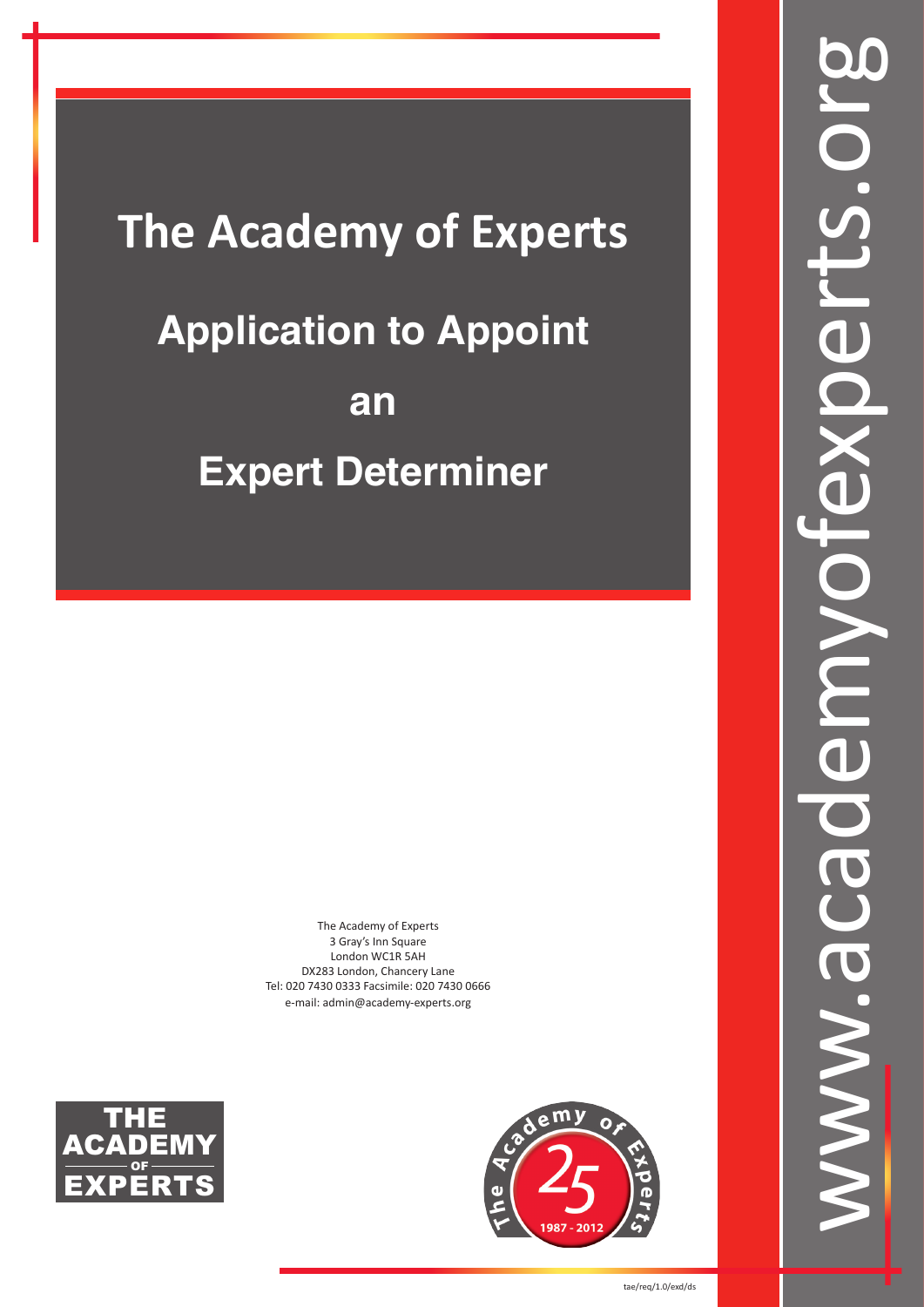# **Application to appoint an Expert Determiner**

This form should be used to apply for the appointment of an Expert Determiner to resolve a dispute between two or more parties. Please complete all parts of this form, sign the declaration where indicated and return it as soon as possible, together with the necessary payment, to:

The Academy of Experts 3 Gray's Inn Square London, WC1R 5AH

# **Contact Details**

### **Party 1**

| Name           |  |
|----------------|--|
| <b>Company</b> |  |
| <b>Address</b> |  |
| Tel            |  |
| <b>Mobile</b>  |  |
| e-mail         |  |

### **Party 2**

| Name           |  |
|----------------|--|
| Company        |  |
| <b>Address</b> |  |
| Tel            |  |
| <b>Mobile</b>  |  |
| e-mail         |  |

Note: If there are additional parties please supply their information on a separate sheet.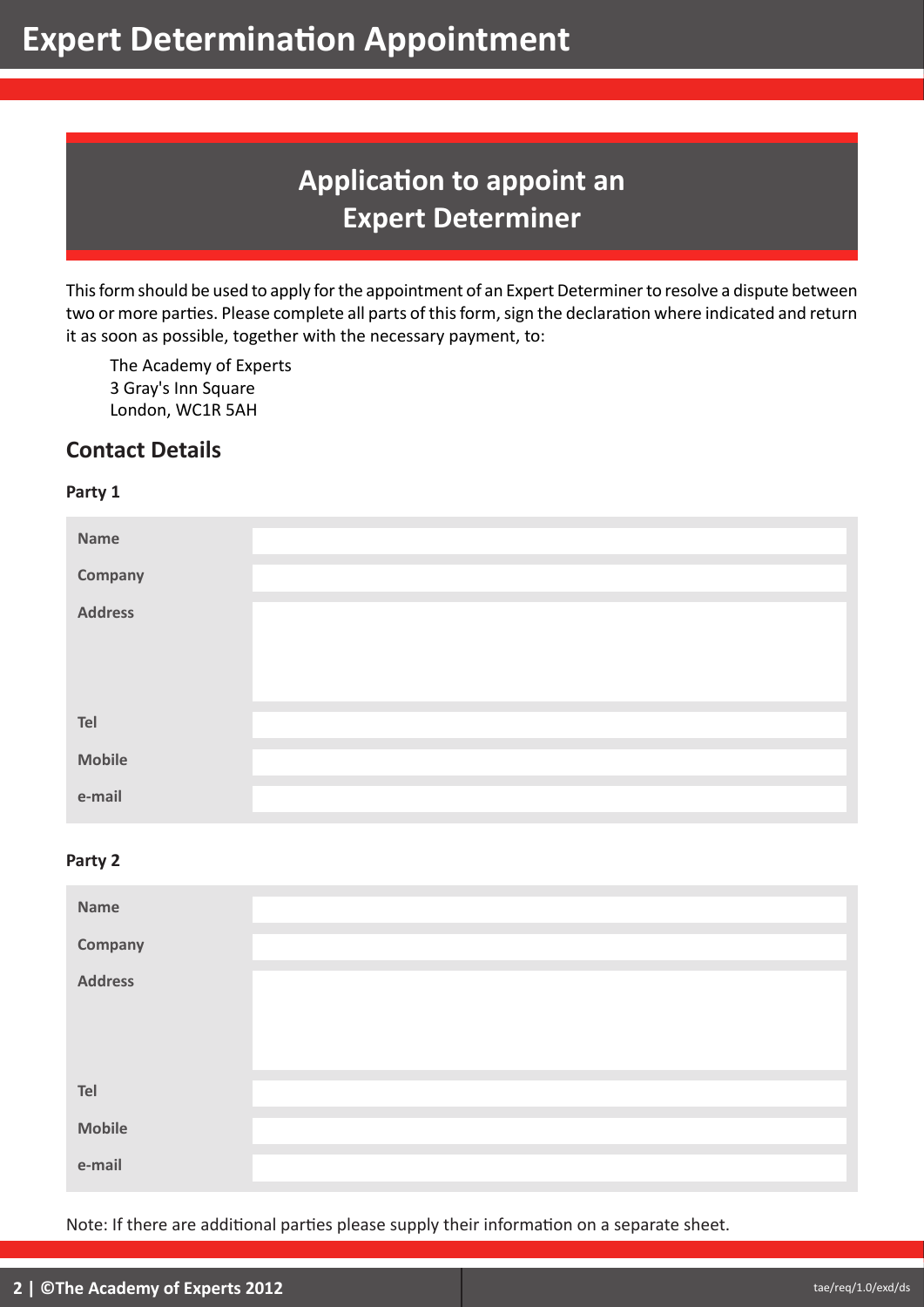### **The Dispute**

|             | The information given below will be used for selecting the Determiner, and will be sent to any Expert<br>Determiner appointed by TAE. |            |  |    |   |  |  |  |  |  |
|-------------|---------------------------------------------------------------------------------------------------------------------------------------|------------|--|----|---|--|--|--|--|--|
| 1           | Brief details of<br>the Dispute                                                                                                       |            |  |    |   |  |  |  |  |  |
|             | If space here does not allow, please attach a brief factual description of the dispute on a separate sheet.                           |            |  |    |   |  |  |  |  |  |
| $2^{\circ}$ | Has this description been agreed by all of the parties?                                                                               |            |  |    |   |  |  |  |  |  |
|             | Agreed                                                                                                                                | Yes $\Box$ |  | No | □ |  |  |  |  |  |
|             | 3 Approx Value:                                                                                                                       |            |  |    |   |  |  |  |  |  |
| 4           | Location                                                                                                                              |            |  |    |   |  |  |  |  |  |

# **The Determination**

The information given below will be used for selecting the Determiner, and will be sent to any Expert Determiner appointed by TAE.

1 List any specific qualifications or requirements for the Expert Determiner

|   |                       |            |             |   | 2 Have the Parties agreed which rules will be adopted for the Determination |
|---|-----------------------|------------|-------------|---|-----------------------------------------------------------------------------|
|   | <b>Rules Agreed</b>   | Yes $\Box$ | $No$ $\Box$ |   |                                                                             |
|   | If 'YES' which        | TAE O      | Other       | ⊔ | (Please enclose with application if 'other')                                |
|   |                       |            |             |   | 3 Please provide a copy of the dispute resolution agreement clause.         |
|   | Enclosed              | Yes $\Box$ | No.<br>ப    |   |                                                                             |
| 4 | Required<br>Timescale |            |             |   |                                                                             |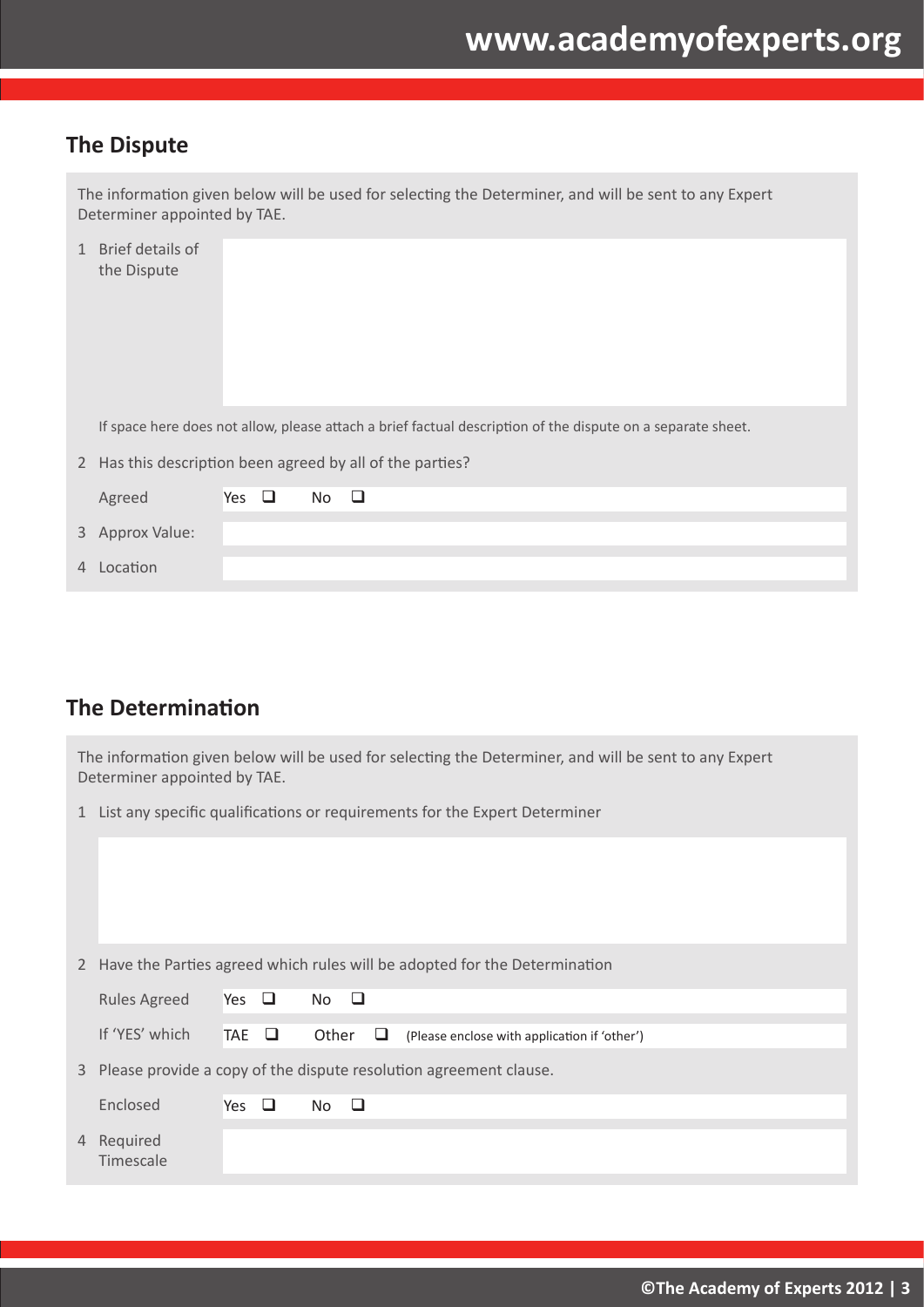### **Representation**

If the parties are represented by a Lawyer or other adviser please give their details here. Please indicate whether correspondence should be with the parties or their representatives.

### **Party 1**

| <b>Name</b>                               |                         |                  |  |  |
|-------------------------------------------|-------------------------|------------------|--|--|
| Firm                                      |                         |                  |  |  |
| <b>Address</b>                            |                         |                  |  |  |
| <b>DX</b>                                 |                         |                  |  |  |
| Tel                                       |                         |                  |  |  |
| e-mail                                    |                         |                  |  |  |
| Type of<br>Representative<br>eg Solicitor |                         |                  |  |  |
| Correspondence                            | Party<br>Representative | $\Box$<br>$\Box$ |  |  |

### **Party 2**

| <b>Name</b>                               |                         |                  |  |  |
|-------------------------------------------|-------------------------|------------------|--|--|
| Firm                                      |                         |                  |  |  |
| <b>Address</b>                            |                         |                  |  |  |
|                                           |                         |                  |  |  |
| <b>DX</b>                                 |                         |                  |  |  |
| Tel                                       |                         |                  |  |  |
| e-mail                                    |                         |                  |  |  |
| Type of<br>Representative<br>eg Solicitor |                         |                  |  |  |
| Correspondence                            | Party<br>Representative | $\Box$<br>$\Box$ |  |  |

Note: If there are additional parties please supply details of their representatives on a separate sheet.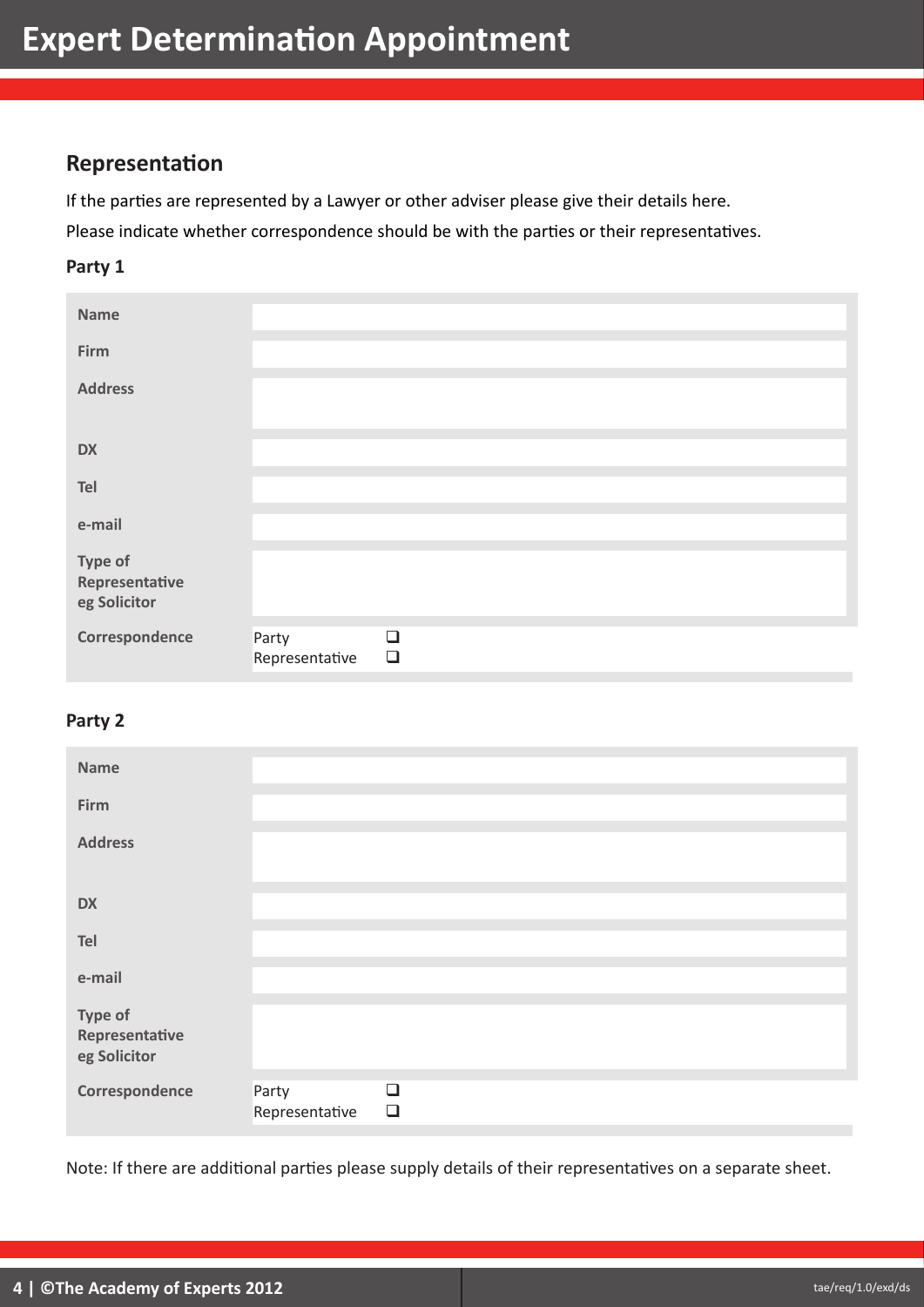## **Application Fee**

The following chart shows the scale of fee due for the application to appoint an Expert Determiner to a dispute. This fee is non refundable. Note that this fee does not include the fee due to the Expert Determiner for the Determination.

| Where the value of the matter in dispute is between: |                | The Fee is |
|------------------------------------------------------|----------------|------------|
|                                                      | $E0 - E10,000$ | f120       |
| $£10,001 - £100,000$                                 |                | f180       |
| Over £100,000                                        |                | £360       |

### Payment may be made by

| Cheque<br><b>BACS</b><br><b>Credit Card</b> | ⊔<br>⊔<br>□ |                  | Payable to 'The Academy of Experts' - enclosed with this application<br>Sort Code 40-02-07 Bank Account Number 71246550<br>Amex, Mastercard, VISA or VISA Debit |                   |  |  |  |
|---------------------------------------------|-------------|------------------|-----------------------------------------------------------------------------------------------------------------------------------------------------------------|-------------------|--|--|--|
|                                             |             |                  |                                                                                                                                                                 |                   |  |  |  |
|                                             |             | Expiry:          | YY<br><b>MM</b>                                                                                                                                                 | Card Security Nº: |  |  |  |
|                                             |             | Cardholder Name: |                                                                                                                                                                 |                   |  |  |  |
|                                             |             |                  | <b>Registered Card Address:</b>                                                                                                                                 |                   |  |  |  |

### **Declaration**

I/We hereby request that TAE appoints an Expert Determiner for the dispute outlined above.

| Party 1 |  |
|---------|--|
| Signed  |  |
| Dated   |  |
| Party 2 |  |
| Signed  |  |
|         |  |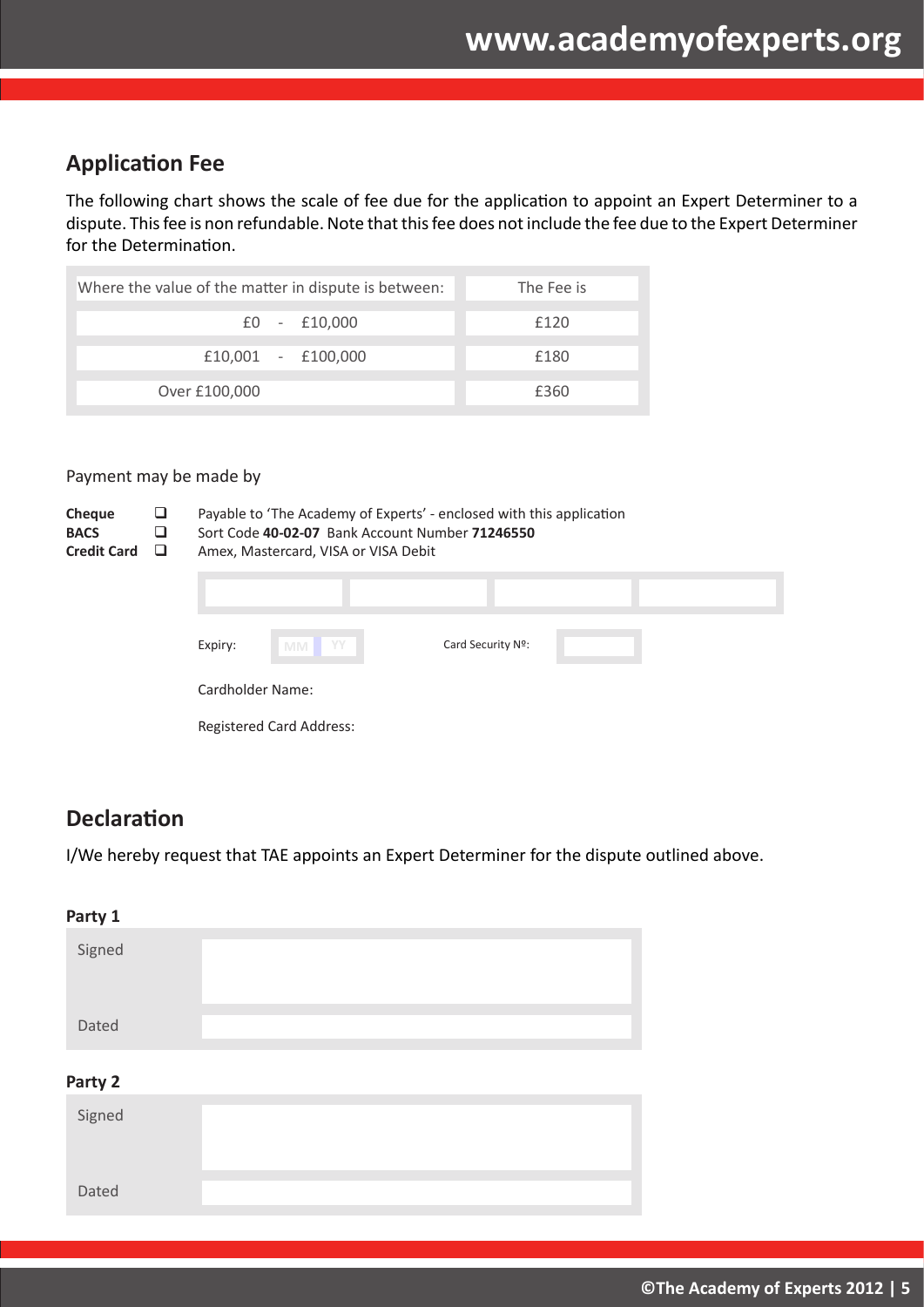# **Notes**

# **Please read these notes prior to submission**

### **Form Completion**

- 1. The Form permits application when Expert Determination has been agreed between the parties as a method of resolving their dispute.
- 2. The process does not require representation however if a party is to be represented (ie by a lawyer or other person) and it is desired that TAE should correspond with the representative then the name and contact details of the representative should be entered under 'Representation'.
- 3. By completing this form the parties are requesting that TAE will select and appoint an Expert Determiner. The appointed Expert Determiner will then contact the Applicant to make the necessary arrangements for the Determination.
- 4. The approximate value in dispute should be calculated by evaluating the remedies sought. The Expert Determiner will be asked a similar question, and TAE reserves the right to payment of the full fee if the value is understated on the Form.
- 5. The nature of the dispute should be a brief outline only of the matters in contention. Particular reference should be made to any:
	- (a) Legal matters in contention.
	- (b) Technical aspects affecting liability.
	- (c) Causes and types of damage suffered.
	- (d) Standard Conditions of Contract (if any).
- 6. The location should identify the town that is most convenient to both the parties in the event that a site visit or hearing may be required.
- 7. Please state any specific requirements for the Expert Determiner stipulated in the parties' Dispute Resolution Agreement Clause as well as any specific knowledge or expertise that is required by the Determiner.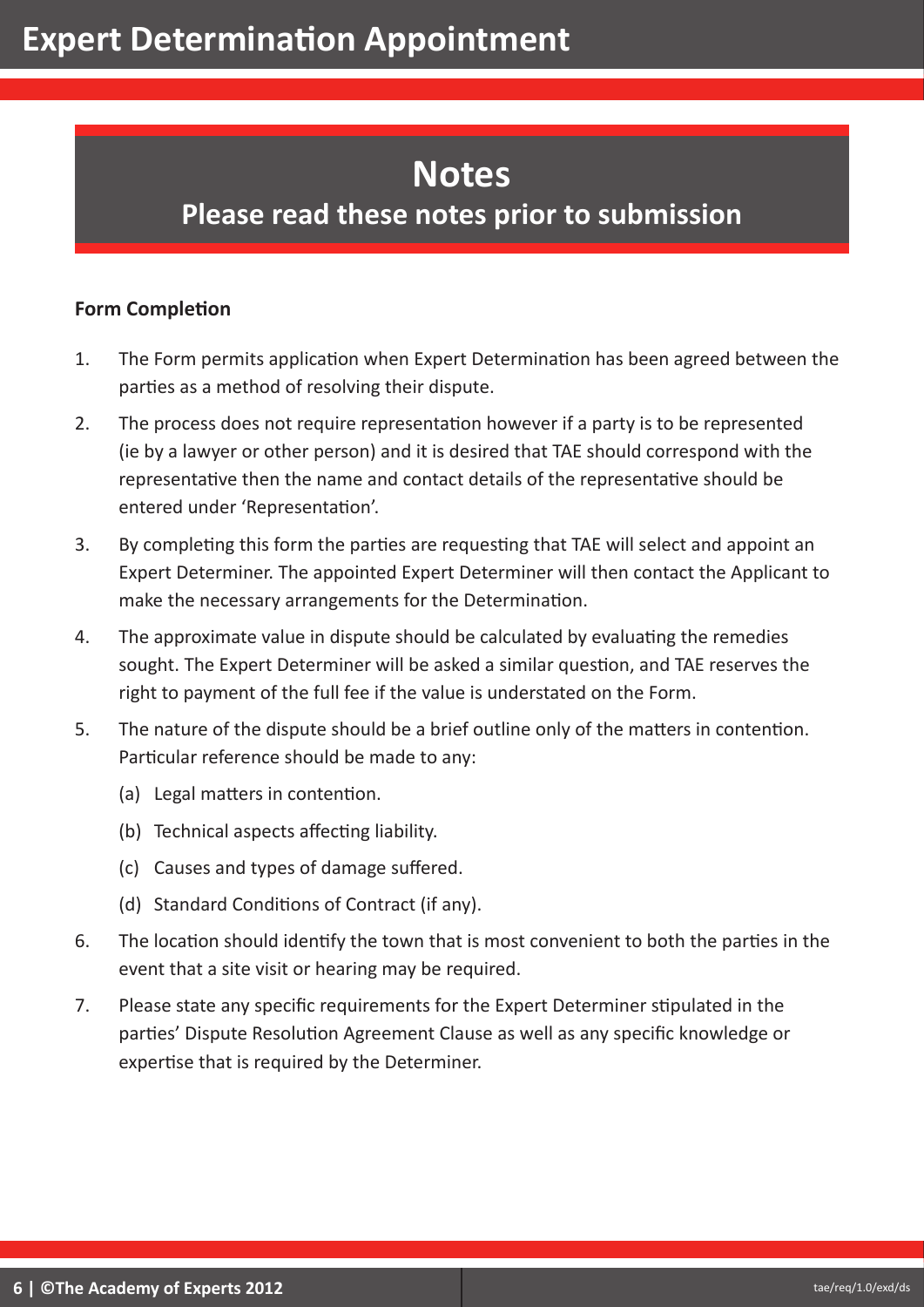### **Rules for the Expert Determination.**

8. Where the parties have not specified or agreed Rules for the Determination then TAE's Rules for Expert Determination will apply.

### **Appointment Process**

- 9. TAE will endeavour to provide an appropriate Expert Determiner as soon as it is able to do so. Although the process may take longer it will generally take up to five working days depending on the nature and complexity of the dispute and the availability of suitably qualified Expert Determiners. Failure to provide information requested by TAE in this form or otherwise may result in a delay.
- 10. The formal appointment of the Expert Determiner will be subject to a contract between the parties in dispute and the Expert Determiner. TAE will not be a party to this contract.
- 11. The Parties agree that they will jointly and severally hold TAE harmless and will not bring any claim against TAE or call as a witness in any subsequent litigation or arbitration. TAE will not be a party to any litigation in relation to the dispute or the Determination.

### **Complaints**

- 12. Should the Determination result in a complaint pertaining to the performance of the Expert Determiner the parties should write to TAE using the complaint form available from the TAE website www.academyofexperts.org.
- 13. Please note that complaints will not normally be investigated whilst a matter is still 'live'.
- 14. Any complaints about TAE regarding the appointment of the Expert Determiner should be in writing addressed to:

Chief Executive The Academy of Experts 3 Gray's Inn Square London WC1R 5AH